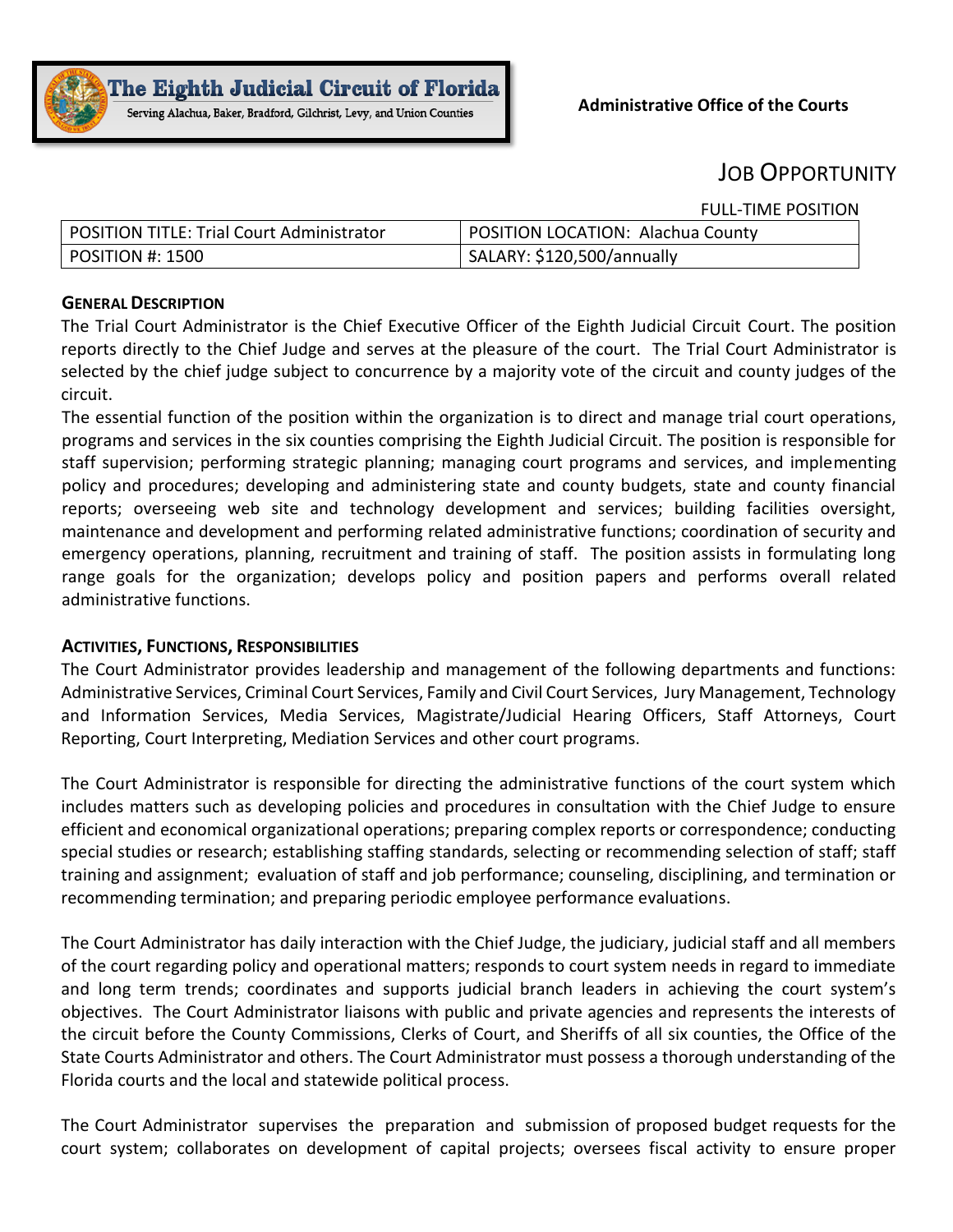accounting controls to review and approve expenditures; informs the judiciary of final budget requests and any proposed substantive law changes and appears in support of final budget requests on behalf of the court; coordinates educational and training sessions for the state courts system and related personnel; collects and compiles uniform financial and statistical data and information reflecting cost, workload, business and other functions related to the court; and is the custodian of all records in the administrator's office. Decisions often require proactive intervention and can have statewide or precedent setting import that requires problem solving skills applied in a highly visible and stressful environment.

The Court Administrator supervises communications to promote the organization and coordinate media relations, and supervises information technology to ensure provision of useful productive electronic systems to increase productivity.

## **QUALIFICATIONS AND COMPETENCIES**

Bachelor's degree from an accredited four-year college or university with a major in public, judicial, or business administration; criminal justice; or a related social science; and six years of substantial management experience, preferably in court, judicial, or legal administration.

A Juris Doctor or Master's degree is preferred and may substitute for three years of management experience. If the candidate has earned a more advanced degree as specified above, then an undergraduate degree in any subject area of discipline is acceptable.

Applicant must possess highly developed skills and expertise in organizational leadership, management of complex organizations, supervision, and communication. The successful applicant must have the ability to demonstrate leadership in the administration of Florida's courts through respect, integrity, innovation, flexibility, accountability, and excellence.

Must be able to frequently and intensively interact with judges and court managers from all levels of the court system and be comfortable with and confident about integrating, employing, and responding to numerous streams of information and sometimes conflicting demands. This individual must be capable of formulating and implementing plans in a timely and efficient manner once goals and policies have been established by Eighth Judicial Circuit.

It is essential for the individual in this position to possess the ability to articulately describe the judicial function and the role of the courts within our system of government; have the ability to present court interests and values before the Legislature; work with the leadership of state and local government, national court organizations, and private enterprise; and effectively represent the courts before the public and to the media.

Must possess the ability to develop and present goals for long range and short range strategic planning for the judicial branch; develop and implement administrative policies, procedures and services for the state court system; assess technology needs and provide direction for the development of technological solutions for the judicial branch; provide guidance and direction for human resource management in the state courts, including the recruitment and retention of skilled personnel and the development of professional competencies through education and training of court officers and staff; oversee the preparation of a large and complex operating budget.

Successful applicant must possess knowledge of modern personnel administration and principles of organizational behavior. Knowledge of court management methodology, case management, ancillary court services and activities necessary to support the core functions of trial and appellate courts is also required.